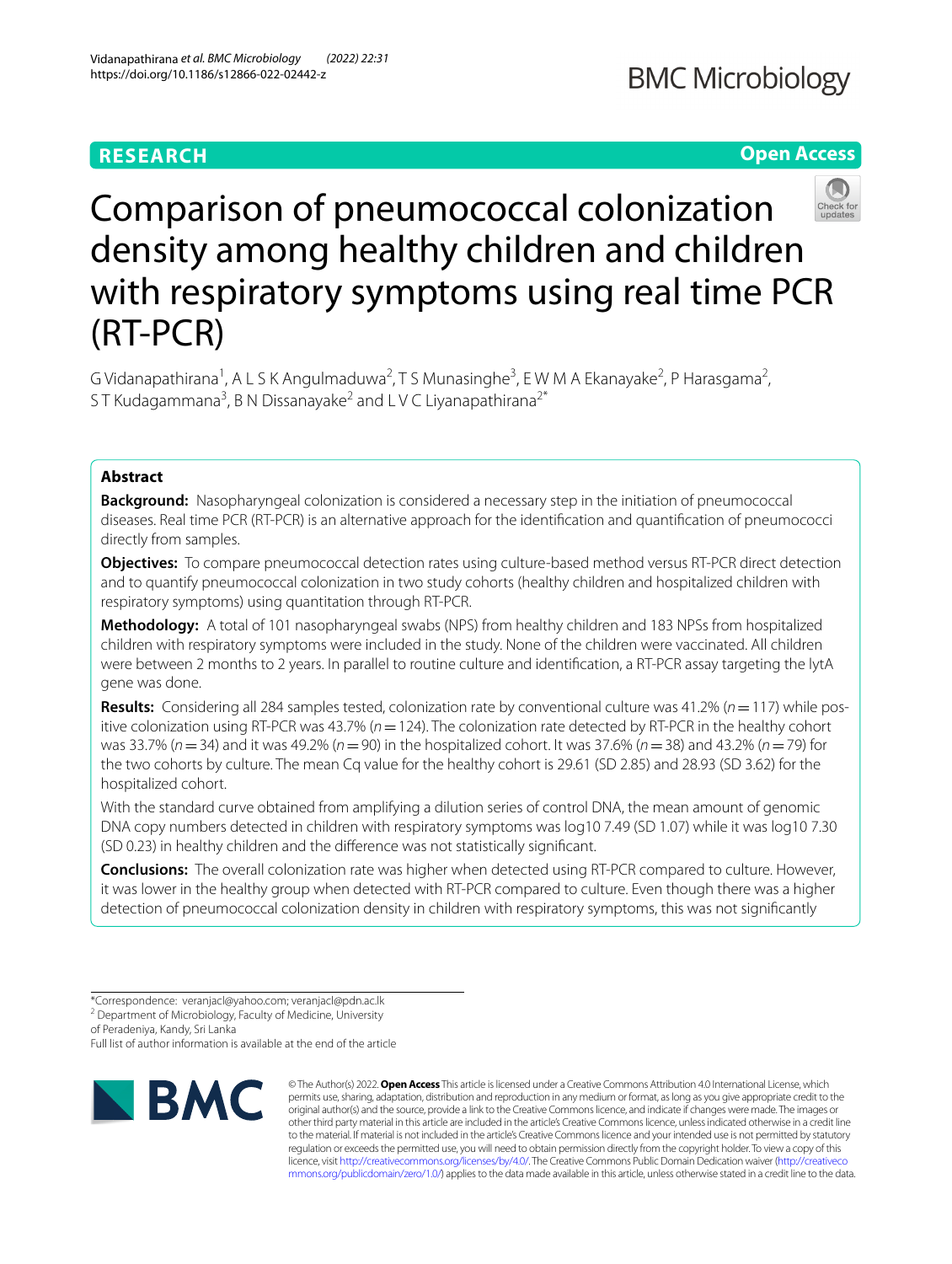higher unlike many previous studies. Therefore, the use of RT-PCR to detect pneumococcal colonization needs further evaluation with careful analysis of interpretation and confounders.

**Keywords:** Children, Colonization, Culture, Pneumococci, RT-PCR

## **Introduction**

*Streptococcus pneumoniae* or pneumococcus is a pathogenic bacterium which can cause a variety of diseases ranging from non-invasive diseases such as otitis media, sinusitis to invasive diseases including pneumonia, meningitis, and sepsis. According to the World Health Organization (WHO), pneumococcal diseases were responsible for an estimated 317,300 pediatric deaths in 2015 [\[1](#page-5-0)]. Nasopharyngeal colonization of pneumococci has been identifed as a prerequisite for the initiation pneumococcal disease and transmission of pneumococci [\[2](#page-5-1)]. Pneumococcal colonization rates difer globally according with socioeconomic factors and age [\[3](#page-5-2)]. It is highest among children below the age of 5 years [[4\]](#page-5-3). In this age group too, it is found to vary between countries  $[4-8]$  $[4-8]$ .

Laboratory identifcation and typing of pneumococci is performed using conventional methods based on phenotypic characteristics of pneumococci, serological tests and the molecular based techniques. The conventional method of identifying *Streptococcus pneumoniae* is through culture and detection of optochin sensitivity and bile solubility in presumptively identifed isolates [\[9](#page-5-5)]. However, attributing aetiology is difficult, particularly when isolates are from nonsterile sites, where pneumococci may be found as part of the normal flora. This is confounded by identifying isolates that express diferent phenotypic characteristics. According to the published data, Deoxycholate solubility (Bile solubility test) has been associated with a sensitivity of 98% and a specifcity of 100%. However, pneumococcal isolates that are bile insoluble have also been reported [[10\]](#page-5-6).

Identifcation of pneumococcal aetiology of infections can be difcult since pneumococci are found as normal fora in children. Several studies have reported that high pneumococcal density in the nasopharynx is associated with pneumonia in children [\[11](#page-5-7), [12](#page-5-8)] in addition; colonization with multiple pneumococcal serotypes is common in children in low- and middle-income countries [\[13\]](#page-6-0).

There are only a few published data on quantitative analysis of pneumococcal colonizing density in children. A multicenter study conducted in Bangladesh, the Gambia, Kenya, Mali, South Africa, Thailand, and Zambia to fnd the density of upper respiratory colonization with *Streptococcus pneumoniae* among children less than 5 years, hospitalized with severe pneumonia revealed an association between pneumococcal colonization density and microbiologically confrmed pneumococcal pneumonia  $[14]$  $[14]$  $[14]$ . There are other similar studies which focused on the pneumococcal colonizing density and the prevalence of upper respiratory tract illnesses in children [\[12,](#page-5-8) [15](#page-6-2), [16\]](#page-6-3). In addition to that, some studies have compared the pneumococcal densities in children before and after the implementation of pneumococcal conjugate vaccine [[17,](#page-6-4) [18](#page-6-5)]. However, many of these studies have been done in well controlled matched groups than in real world, clinical settings.

The main aim of the present study was to evaluate the pneumococcal colonizing density in healthy children and hospitalized children with respiratory symptoms using RT-PCR, in a vaccine naïve population. Further, comparison of pneumococcal detection rates using culture-based method versus RT-PCR direct detection was also done. We also aimed to see if serotyping can be done directly from extracted samples as this gives the additional advantage of identifying co-colonization, with the comparatively less expensive conventional PCR.

## **Methodology**

For this study, we used a sub group of participants of a larger study. For the samples used for this analysis both culture based and RT-PCR based methods were used to identify pneumococcal colonization [[19\]](#page-6-6). We selected samples taken from 101 healthy subjects between 2 months and 2 years (24 months) of age attending immunization clinics and 183 children being hospitalized with respiratory symptoms (cough, runny nose, difficulty in breathing, with or without fever as documented in the medical chart) at Teaching Hospital Peradeniya, Sri Lanka from October 2017–November 2018 for this sub-analysis. Samples were selected from the original 900 samples randomly [\[19](#page-6-6)]. These nasopharyngeal swabs were collected using an age-appropriate nylon tipped flocked swab (Hydraflock\_, Hardy Diagnostics, U.S.A). NPS was immediately placed in a sterile screw-capped tube with STGG medium, transported to the laboratory and stored at  $-80$  °C till testing. Samples from the hospitalized group were collected within 48 h of hospitalization.

Participants were recruited after obtaining informed written consent from a guardian. Ethical approval for this study has been obtained from the Ethics Review Committee of Faculty of Medicine University of Peradeniya, Sri Lanka (2016/EC/63). None of the study participants were vaccinated.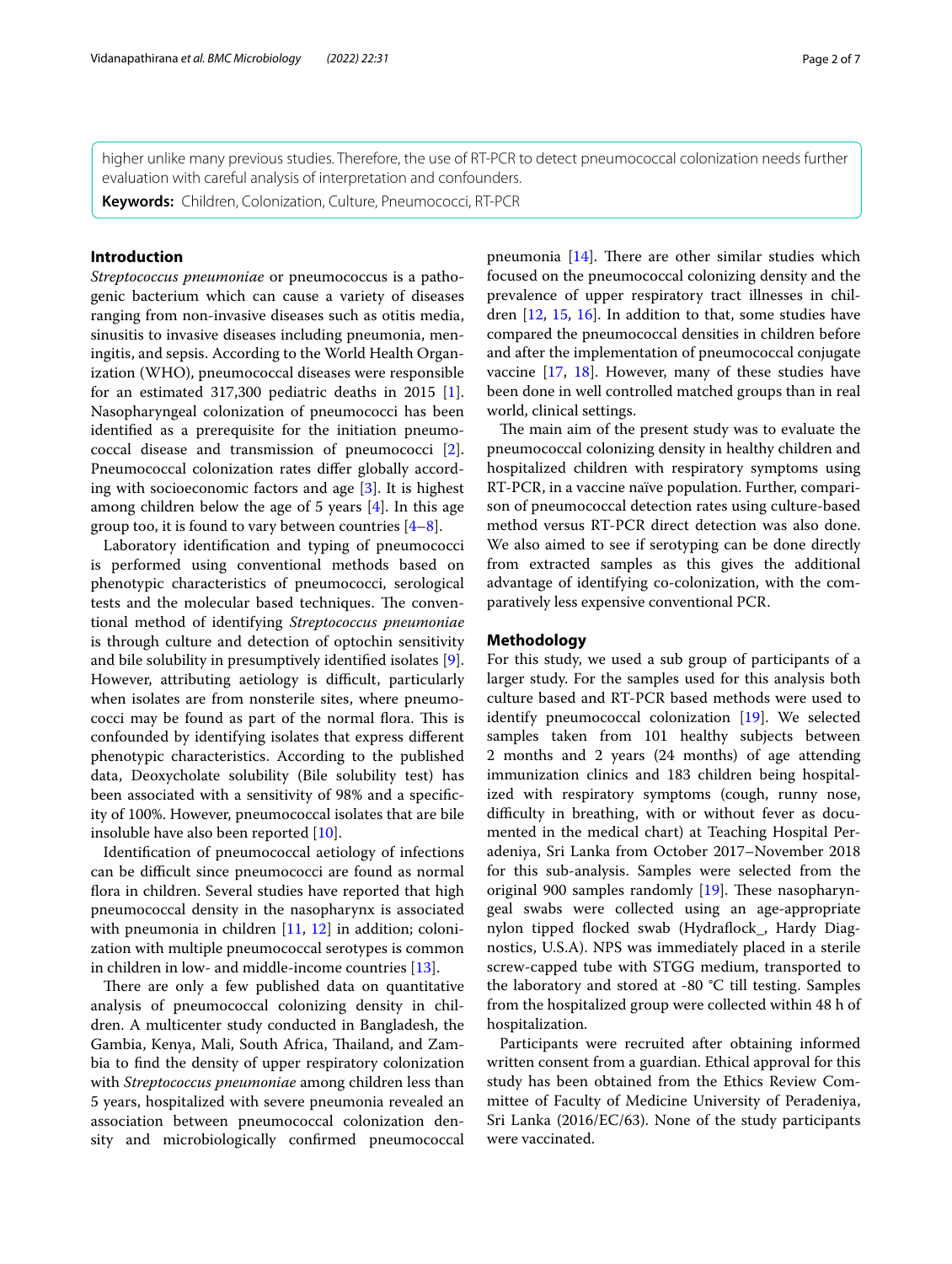## **Quantifcation of pneumococci**

An aliquot of randomly selected samples  $(n=101$  from the healthy carriage group and  $n=183$  from the samples collected from hospitalized children), were used for this component of the study. QIAamp® DNA mini kit (Qiagen) was used to extract DNA from the STGG aliquoted. Thawed samples were mixed with 0.1% sodium deoxycholate incubated for 1 h at 37 °C before following manufacturer's instructions for the rest of the procedure [\[20](#page-6-7)].

Real time PCR was performed as previously described by Carvalho et al. [\[21\]](#page-6-8). Protocol was followed as given in the CDC Streptococcus lab protocol section using Promega GoTaq® Probe RT-PCR master mix [\[22](#page-6-9)].

As positive control, genomic DNA extracted from *Streptococcus pneumoniae* ATCC 49,619 was used. This DNA was quantifed using Nanodrop and a tenfold dilution series was prepared. Each dilution was run in duplicate. Cq value of the control dilution series was used for identification of PCR efficiency as well as to quantify the DNA concentration [\[23](#page-6-10)].

## **Semi quantitative culture method**

All samples were thawed, vortexed, and processed microbiologically as recommended by the WHO pneumococcal carriage working group [\[24\]](#page-6-11). Samples were plated on quality-controlled sheep blood agar (SBA) and incubated at 37 °C in 5% carbon dioxide. Plates were incubated for 48 h before discarding. Alpha hemolytic colonies were purifed and pneumococci were identifed by optochin sensitivity (incubated at 5% CO2) and bile solubility testing. Confrmed pneumococcal isolates were stored in STGG at -80 °C.

Semi-quantitative colony count was evaluated according to the growth of pneumococci along the streak lines.

Growth of alpha haemolytic colonies on the SBA plate was quantifed as scanty, moderate and heavy according to the scheme given in Fig. [1](#page-2-0).

## **Direct detection of pneumococcal serotypes**

An attempt was made to detect co-colonization of diferent serotypes using the samples that tested positive for the *lyt*A real time PCR. Direct Serotyping of the pneumococci in nasopharyngeal samples was performed using the sequential multiplex PCR protocol recommended by the CDC, Altanta [\[25](#page-6-12)]. However, only conventional multiplex-PCR was performed. As the multiplex PCRs failed to yield the *cps* band in many of these samples, a single conventional PCR for *cps* locus was done for those samples. In addition, single PCR was run for serogroup 6 and serotype 19F in the samples that tested positive for *cps* by conventional PCR.

## **Results**

## **Pneumococcal colonization rates and densities**

A total of 284 nasopharyngeal swabs were tested with RT-PCR. 101 of the samples were from healthy children while 183 were from hospitalized children. RT-PCR positivity as defined by a Cq value of  $=$  <35 was 43.7% (*n*=124) overall, while it was 33.7% (*n*=34) among healthy children while it was  $49.2\%$  ( $n=90$ ) among the hospitalized children (*p*=0.013, Chi-square test). Among these 284 participants, 117 (41.19%) were detected to be colonized with pneumococci using culture-based method. The colonization rate by culture among healthy

<span id="page-2-0"></span>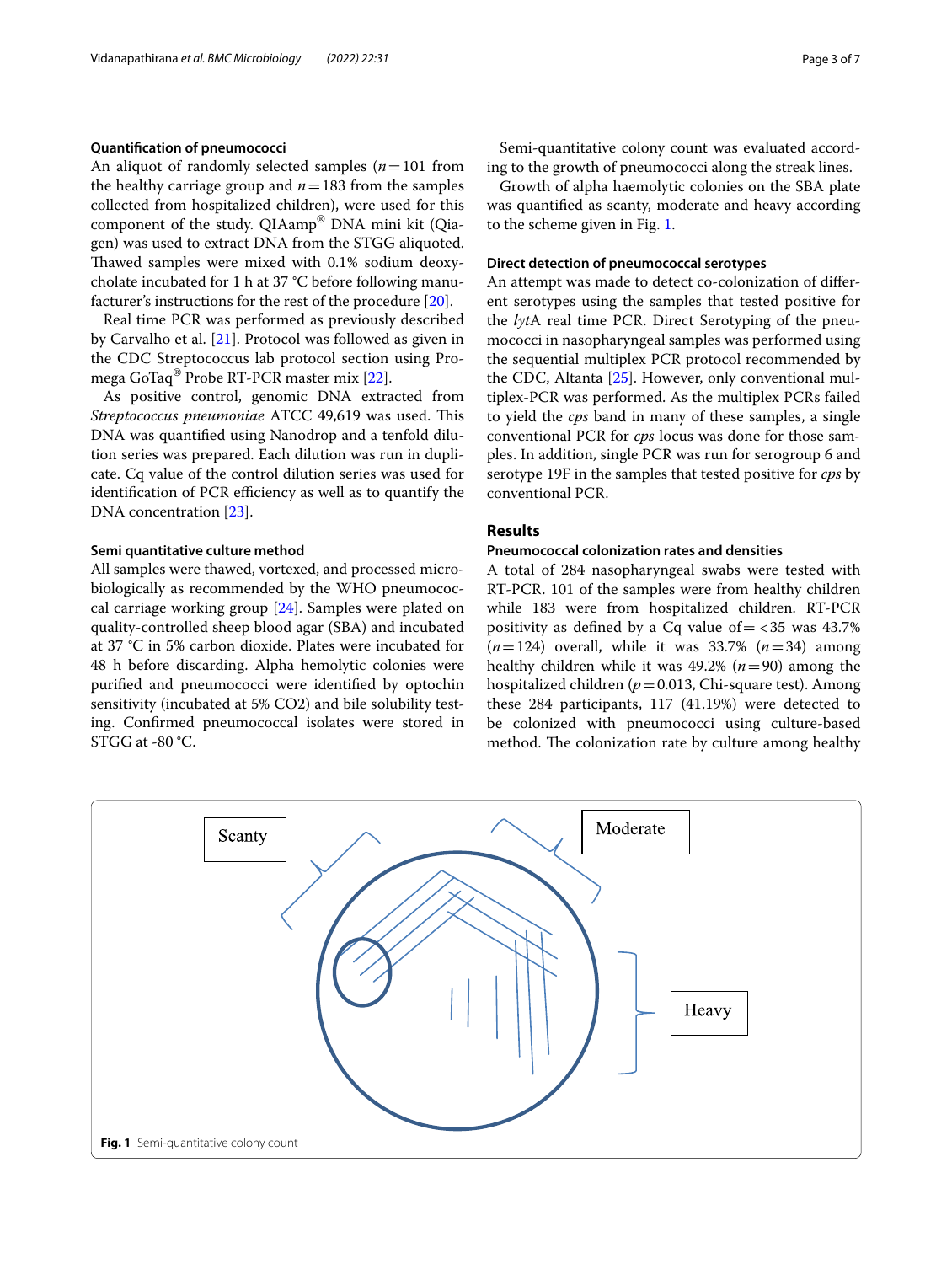## <span id="page-3-0"></span>**Table 1** Mean Cq values and the genomic copy numbers of the two study cohorts

| Study cohort                                                                         | Mean Cq value  | Mean Genomic DNA copy Difference<br>number |                                         |
|--------------------------------------------------------------------------------------|----------------|--------------------------------------------|-----------------------------------------|
| Cohort A (Healthy babies from the immunization clinic) $29.61 \pm 2.85$<br>$(n=101)$ |                | Log 10 7.30 $\pm$ 0.23                     | $p = 0.354$ , independent sample t test |
| Cohort B (Hospitalized babies cohort) ( $n = 183$ )                                  | $78.93 + 3.62$ | $Log107.49 \pm 1.07$                       |                                         |

## <span id="page-3-1"></span>**Table 2** Comparison of semi quantitative culture and RT-PCR results

| Culture result                                         | RT-PCR positive (Cq = $<$ 35) (n = 124) | <b>RT-PCR negative</b><br>$(Cq > 35)$ (n-160) |
|--------------------------------------------------------|-----------------------------------------|-----------------------------------------------|
| No S. pneumoniae isolated ( $n = 167$ )                | 21 (12.6%)                              | 146 (87.4%)                                   |
| Heavy growth of S. pneumoniae isolated ( $n = 31$ )    | 31 (100%)                               | 0                                             |
| Moderate growth of S. pneumoniae isolated ( $n = 27$ ) | 25 (92.6%)                              | $2(7.4\%)$                                    |
| Scanty growth of S. pneumoniae isolated ( $n = 59$ )   | 47 (79.7%)                              | 12 (20.3%)                                    |

\* Percentages given with the culture result as the denominator

children was 37.6% (*n*=38) while it was 43.2% (*n*=79) among the hospitalized children  $(p=0.217, \text{ Chi-square})$ test).

Considering the RT-PCR positive samples, the mean Cq among healthy children was 29.61 (SD 2.85) while the mean Cq among the hospitalized children was 28.93 (SD 3.62). This difference was not statistically significant  $(p=0.328,$  independent sample t test).

With the standard curve obtained from amplifying a dilution series of control DNA [[21\]](#page-6-8) the mean amount of genomic DNA copy numbers detected in children with respiratory symptoms was  $log_{10}$  7.49 (SD 1.07) while it was  $log_{10}$  $log_{10}$  $log_{10}$  7.30 (SD 0.23) in healthy children (Table 1). The difference was not statistically significant ( $p=0.354$ , independent sample t test).

## **Colonization by RT‑PCR vs semi‑quantitation on culture**

There were 21 participants with RT-PCR positivity where culture did not reveal a *Streptococcus pneumoniae*. There were also 14 participants where culture was positive for *Streptococcus pneumoniae* and RT-PCR was negative (Table [2\)](#page-3-1). These 14 patients had yielded serotype 19F (*n*=4), 6A (*n*=2), 6B (*n*=1), 11A/D (*n*=1), 9 N/L  $(n=1)$ , *cps* and *lytA* negative isolates  $(n=3)$  and *cps* negative but *Lyt*A positive isolates  $(n=2)$  by culture.

## **Identifcation of serotypes/serogroups and co‑colonization**

Of the 124 *lytA* RT-PCR positive samples, only 85 (68.5%) were positive for the *cps* gene by conventional PCR targeting *cps* gene only. When the RT-PCR positive samples were tested with CDC1 multiplex PCR, only 54 (43.5% of the samples yielded a cps band while 83 (66.9%) samples yielded a cps band in the CDC 2 multiplex PCR. Moving only to serotyping results the following serotypes/groups

## <span id="page-3-2"></span>**Table 3** Identifcation of the serotypes

| Percentage |  |
|------------|--|
| 14.5%      |  |
| 5.6%       |  |
|            |  |
| 0.7%       |  |
| 0.7%       |  |
|            |  |

were identifed by direct PCR using CDC1 and CDC2 multiplexes (Table [3\)](#page-3-2).

Co-colonization was found in 2 samples (serotype 23F – serogroup 6 and serotype 19F – serotype 14). We performed single PCR for serotype 19F and serogroup 6 on the samples that had positive cps signals in the single PCR. In that, 23 samples were found to be positive for serogroup 6 while 17 samples were positive for serotype 19F. Four samples were found to contain both serogroup 6 and serotype 19F. Due to limited amount of sample, further testing was not attempted.

## **Discussion**

An overall colonization rate of 43.7% (124/284) was identifed using the RT-PCR method among two groups of children aged between 2 months and 2 years in the present study. Healthy children had a colonization rate of 33.7% while children hospitalized with respiratory symptoms with or without fever had a colonization rate of 49.2%. Colonization rate as detected by culture among the participants was 41.19%. The higher colonization rate of the current sub-analysis is due to the higher sensitivity of the RT-PCR method.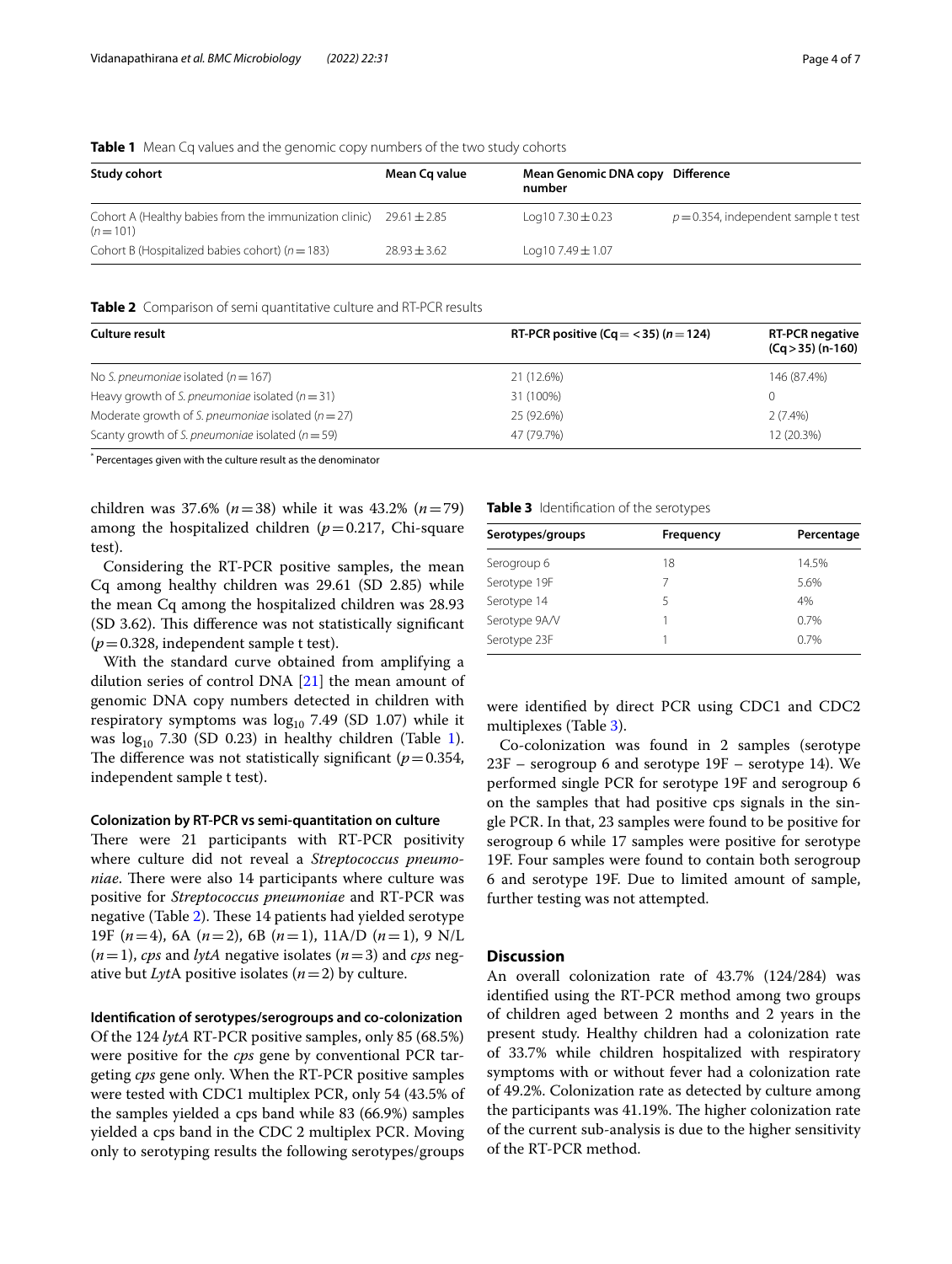There are several other studies which have reported pneumococcal colonization using RT-PCR method. Courtney, Piralam. et al. [\[16\]](#page-6-3) and Wyllie AL. et al. [[26](#page-6-13)] have identifed 82% and 69% pneumococcal colonization rates in healthy baby cohorts. In addition to that, Barameht P. et al. [[27](#page-6-14)] and Niclas J. et al. [[28\]](#page-6-15) have identifed 57.2% and 62% pneumococcal colonization rates among hospitalized children. This difference might be due to the time lapse, diferences in socio-demographic backgrounds of participants, geographical diferences, the specimens used in the studies or the age diference in the study groups. Further, we have used a cut off for considering RT-PCR positivity; this may have led some of the high Cq value positives with lower colonization density to be considered as not colonized with pneumococci.

A higher pneumococcal colonization density was observed in the hospitalized children cohort. Some previous studies have detected a higher pneumococcal colonization density in hospitalized children with respiratory symptoms and pneumococcal diseases [[12,](#page-5-8) [15](#page-6-2), [29,](#page-6-16) [30](#page-6-17)] while others have not [\[16](#page-6-3)].

Another study has evaluated the association of PCV immunization on the prevalence density of nasopharyngeal colonization by common, potentially pathogenic bacteria including *S.pneumoniae* [[17\]](#page-6-4). They have observed a reduction in PCV7-serotype colonization which in turn had an impact on colonization prevalence and density of other bacterial species of the nasopharynx. However, none of our study population was vaccinated. As we did not have data on the fnal diagnosis of the patients or antibiotic use, we are unable to analyze the colonization density across disease categories or the efect of antibiotics on this result.

When comparing the conventional culture method and the RT-PCR method, *Lyt*A PCR was positivity rate was higher than culture positivity rate for *Streptococcus pneumoniae* in the hospitalized children cohort. This is expected given the sensitivity of the real time PCR assay [[31\]](#page-6-18). However, there was a lower pneumococcal detection rate in the healthy baby cohort using the RT-PCR method than the conventional culture method. This might be attributed to the presence of lower colonization density leading to a lower concertation of DNA and the use of a Cq of 35 to define positivity. This highlights the need to carefully evaluate the interpretation used in detection of colonization with RT-PCR.

In addition to that, RT-PCR positivity correlated with semi quantitative culture, as demonstrated by others earlier [[30](#page-6-17)].

A similar study has examined pneumococcal carriage dynamics, including density and multiple serotype carriage, in Indonesian infants during the frst year of life [[32](#page-6-19)]. The study has revealed an overall pneumococcal colonization rate of 22% by *lyt*A RT-PCR. In addition to that, 6B, 19F, 23F, 34, and 15B/C were identifed as the common serotypes using the microarray technique. The mean pneumococcal colonizing density of the study cohort was 6.04 log10 GE/ml which is slightly lesser than to the colonizing density of the present study. However, multiple serotype carriage was observed in 98 samples which are relatively higher than to our study. Further, the study has revealed that multiple serotype carriage was associated with the higher pneumococcal density. We attempted to identify the pneumococcal serotypes using conventional PCR, on the extracts that yielded pneumococci through RT-PCR and the attempt failed, due to the diferences in sensitivities among the two methods. We could not perform RT-PCR based direct serotyping, therefore, it is difficult to comment conclusively on the co-colonization rates. However, we could state that any study that aims to detect co-colonization with molecular methods should use RT-PCR or another high sensitivity method such as microarray instead of conventional PCR This area needs further diagnostic evaluation in real-world setting due to the costs associated.

There are some limitations of the present study. Although, an attempt was made to detect co-colonization of diferent serotypes using the samples that were positive with *lyt*A real time PCR, only conventional multiplex PCR was used due to limited funding. As the multiplex PCRs failed to yield the *cps* band in many of these samples, a single conventional PCR for *cps* locus was done for those samples. However, the positivity rate for this was also lower than for the real time PCR. Attempt to serotype directly using conventional multiplex PCRs gave unfavourable results. Use of single PCRs targeting the commonest serotypes identifed by culture also gave rise to a relatively low positivity rate than expected based on culture isolate results. This is possibly due to the comparatively lower sensitivity rate of conventional PCR than real time PCR.

Although we have used *lyt*A RT- PCR to identify pneumococci, certain other bacteria such as oral streptococci can harbor the *S. pneumoniae lyt*A gene due to horizontal gene transfer [\[33\]](#page-6-20). Hence, a PCR technique with Spn9802- and Spn9828-specifc primers, in combination with *lytA*- and *ply*-specifc primers, has been recommended for identifying *S. pneumonia* [[34\]](#page-6-21).

Further, we did not have data on the clinical diagnosis of the patients with respiratory symptoms, therefore, a sub-analysis within this group could not be performed to identify any diference between the colonization densities in diferent disease groups. Further, we did not analyze the efect of antibiotic treatment on colonization density.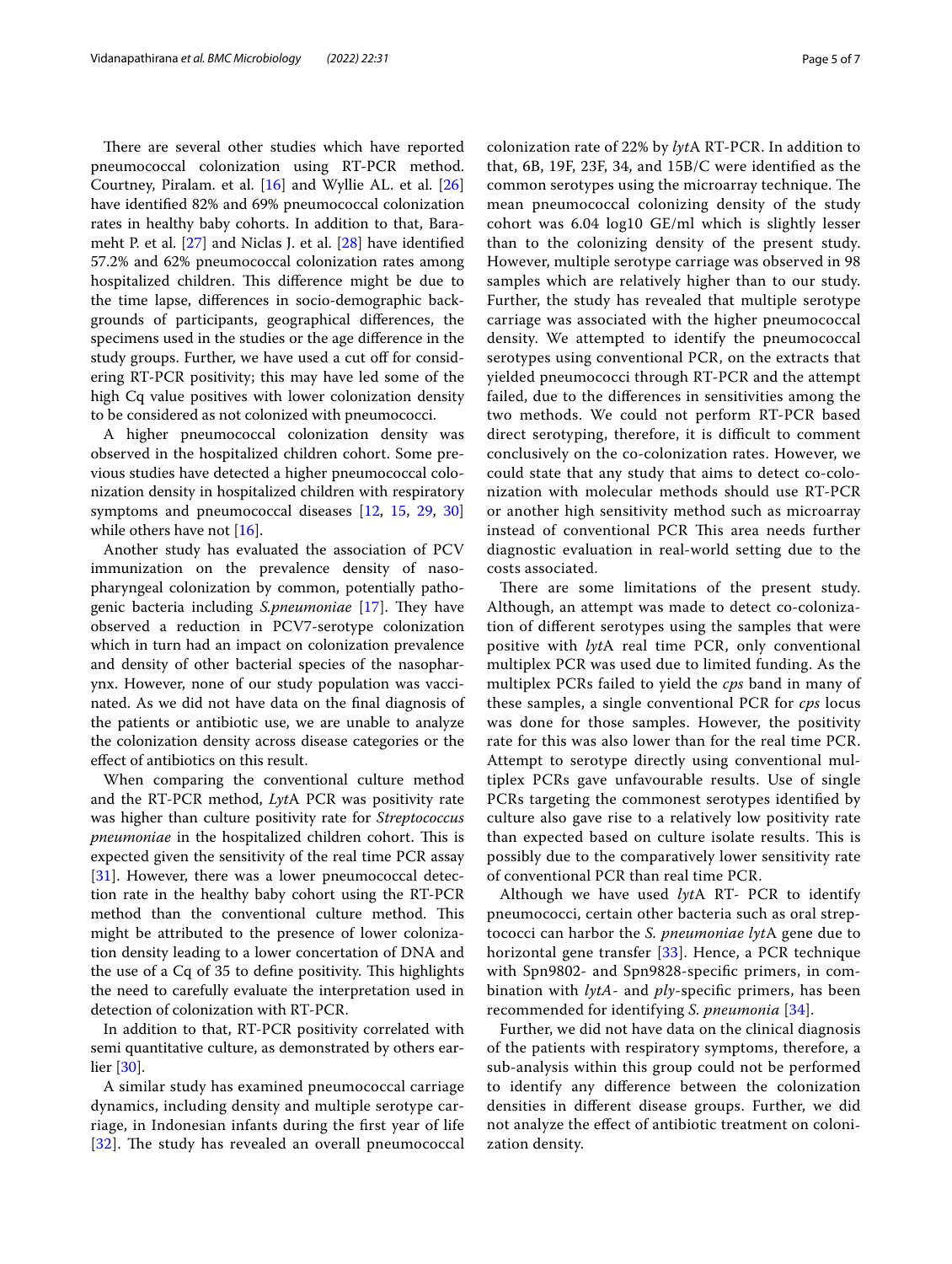## **Conclusion**

In conclusion, present study revealed a higher pneumococcal colonization rate using the RT-PCR method comparing with the conventional culture method. In addition to that, a higher pneumococcal colonization density was reported in hospitalized children with respiratory symptoms which is in congruent with the previous studies, however the diference was not statistically signifcant unlike in some previous studies. Therefore, the use of quantitative RT-PCR along as a part of diagnostic algorhythms for aetiological diagnosis of pneumococcal diseases in children should be further evaluated. Further, we identifed that the use of conventional PCR for direct serotyping on sample identifed to contain pneumococci through RT-PCR, aiming to identify co-colonization is not an efective method.

#### **Abbreviations**

RT-PCR: Real Time Polymerase Chain Reaction; NPS: Nasopharyngeal swabs; WHO: World Health Organization; STGG: Skim milk, Tryptone, Glucose, and Glycerin; CDC: Centre for Disease Control and prevention; SBA: Sheep Blood Agar; ARI: Acute Respiratory Illnesses.

#### **Acknowledgements**

Not applicable

### **Authors' contributions**

All authors meet universally accepted criteria for authorship and have read and agreed to the content being published. GV – Data collection, microbiological and molecular laboratory work, data base curation, analysis of data and writing up of paper ALSKA – participant recruitment, sample collection, microbiological laboratory work, primary work on database initiation and primary data analysis. TSM – sample collection, microbiological and molecular biological laboratory work, analysis of data. EWMAE – study design, sample processing, microbiological laboratory work, developing isolate storage process, curation of samples and interpretation of data. PH – RT-PCR optimization, interpretation of RT-PCR and analysis of data. STK – study design, participant recruitment, data analysis and interpretation. BND – study design, data analysis and interpretation. LVCL – study conceptualization, study design, microbiological and molecular laboratory work, database curation, data analysis, interpretation and drafting the paper.

#### **Funding**

Research grant WI216479 through Pfzer is acknowledged for fnancial assistance.

#### **Availability of data and materials**

Data are available from the corresponding author on reasonable request.

## **Declarations**

## **Ethics approval and consent to participate**

Ethics approval was obtained from the Ethia Review Committee, Faculty of Medicine, University of Peradeniya (2016/EC/63) and informed written consent was obtained from the guardians of the study participants. The study was conducted under the approved protocol following the international norms of ethics in human research.

### **Consent for publication**

Not applicable

### **Competing interests**

This study was funded by an investigator initiated grant to LVCL from Pfzer as mentioned below. However, they had no involvement in the data analysis or interpretation of data. GV, ALSKA, TSM, EWMAE, PH, STK and BND declare no conficts of interest.

## **Author details**

<sup>1</sup> Faculty of Medicine, University of Peradeniya, Kandy, Sri Lanka. <sup>2</sup> Department of Microbiology, Faculty of Medicine, University of Peradeniya, Kandy, Sri Lanka.<sup>3</sup> Department of Paediatrics, Faculty of Medicine, University of Peradeniya, Kandy, Sri Lanka.

Received: 14 June 2021 Accepted: 13 January 2022 Published online: 20 January 2022

#### **References**

- <span id="page-5-0"></span>1. Wahl B, O'Brien KL, Greenbaum A, et al. Burden of Streptococcus pneumoniae and Haemophilus infuenzae type b disease in children in the era of conjugate vaccines: global, regional, and national estimates for 2000–2015. Lancet Glob Health. 2018;6(7):744–57. [https://doi.org/10.](https://doi.org/10.1016/S2214-109X(18)30247-X) [1016/S2214-109X\(18\)30247-X](https://doi.org/10.1016/S2214-109X(18)30247-X).
- <span id="page-5-1"></span>2. Brueggemann AB, Griffiths DT, Meats E, Peto T, Crook DW, Spratt BG. Clonal relationships between invasive and carriage Streptococcus pneumoniae and serotype-and clone-specifc diferences in invasive disease potential. J Infect Dis. 2003;187(9):1424–32. [https://doi.org/10.1086/](https://doi.org/10.1086/374624) [374624.](https://doi.org/10.1086/374624)
- <span id="page-5-2"></span>3. Gámez G, Rojas JP, Cardona S, Noreña JD, Palacio MA, Mejía LF, et al. Factors Associated with Streptococcus pneumoniae Nasopharyngeal Carriage and Antimicrobial Susceptibility among Children Under the Age of 5 Years in the Southwestern Colombia. J Pediatr Infect Dis. 2021;16(05):205–15. <https://doi.org/10.1055/s-0041-173134>.
- <span id="page-5-3"></span>4. Baggett HC, Watson NL, Deloria Knoll M, Brooks WA, Feikin DR, Hammitt LL, et al. Density of upper respiratory colonization with Streptococcus pneumoniae and its role in the diagnosis of pneumococcal pneumonia among children aged< 5 years in the PERCH study. Clin Infect Dis. 2017;64(3):S317–27. [https://doi.org/10.1093/cid/cix100.](https://doi.org/10.1093/cid/cix100)
- 5. Thummeepak R, Leerach N, Kunthalert D, Tangchaisuriya U, Thanwisai A, Sitthisak S. J Infect Public Health. 2015;8(3):274–81. [https://doi.org/10.](https://doi.org/10.1016/j.jiph.2014.11.002) [1016/j.jiph.2014.11.002](https://doi.org/10.1016/j.jiph.2014.11.002) Pmid:25541228.
- 6. Marchisio P, Esposito S, Schito GC, Marchese A, Cavagna R, Principi N. Nasopharyngeal carriage of Streptococcus pneumoniae in healthy children: implications for the use of heptavalent pnemococcal conjugate vaccine. Emerg Infect Dis. 2002;8(5):479. [https://doi.org/10.3201/eid0805.](https://doi.org/10.3201/eid0805.010235) [010235.](https://doi.org/10.3201/eid0805.010235)
- 7. Ueno M, Ishii Y, Tateda K, Anahara Y, Ebata A, Iida M, et al. Prevalence and risk factors of nasopharyngeal carriage of Streptococcus pneumoniae in healthy children in Japan. Jpn J Infect Dis. 2013;66(1):22–5.
- <span id="page-5-4"></span>8. Immergluck LC, Kanungo S, Schwartz A, McIntyre A, Schreckenberger PC, Diaz PS. Prevalence of streptococcus pneumoniae and staphylococcus aureus nasopharyngeal colonization in healthy children in the United States. Epidemiol Infect. 2004;132(2):159–66. [https://doi.org/10.1017/](https://doi.org/10.1017/S0950268803001791) [S0950268803001791.](https://doi.org/10.1017/S0950268803001791)
- <span id="page-5-5"></span>9. Spellerberg B, Brandt C. Streptococcus. In: Murray PR, Baron EL, Jorgensen JH, Landry ML, Pfaller MA, editors. Manual of Clinical Microbiology. 9th ed. Washington DC: American Society for Microbiology; 2007. p. 412–29.
- <span id="page-5-6"></span>10. Davis TE, Fuller DD, Aeschleman EC. Rapid, direct identifcation of *Staphylococcus aureus* and *Streptococcus pneumoniae* from blood cultures using commercial immunologic kits and modifed conventional tests. Diagn Microbiol Infect Dis. 1992;15(4):295–300. [https://doi.org/10.1016/0732-](https://doi.org/10.1016/0732-8893(92)90014-K) [8893\(92\)90014-K](https://doi.org/10.1016/0732-8893(92)90014-K).
- <span id="page-5-7"></span>11. Carvalho MG, Pimenta FC, Gertz RE Jr, Joshi HH, Trujillo AA, Keys LE, Findley J, Moura IS, Park IH, et al. PCR-based quantitation and clonal diversity of the current prevalent invasive serogroup 6 pneumococcal serotype, 6C, in the United States in 1999 and 2006 to 2007. J Clin Microbiol. 2009;47:554–9. <https://doi.org/10.1128/JCM.01919-08>.
- <span id="page-5-8"></span>12. Vu HTT, Yoshida LM, Suzuki M, et al. Association between nasopharyngeal load of Streptococcus pneumoniae, viral coinfection, and radiologically confrmed pneumonia in Vietnamese children. Pediatr Infect Dis J. 2011;30(1):11–8. [https://doi.org/10.1097/INF.0b013e3181f111a2.](https://doi.org/10.1097/INF.0b013e3181f111a2)